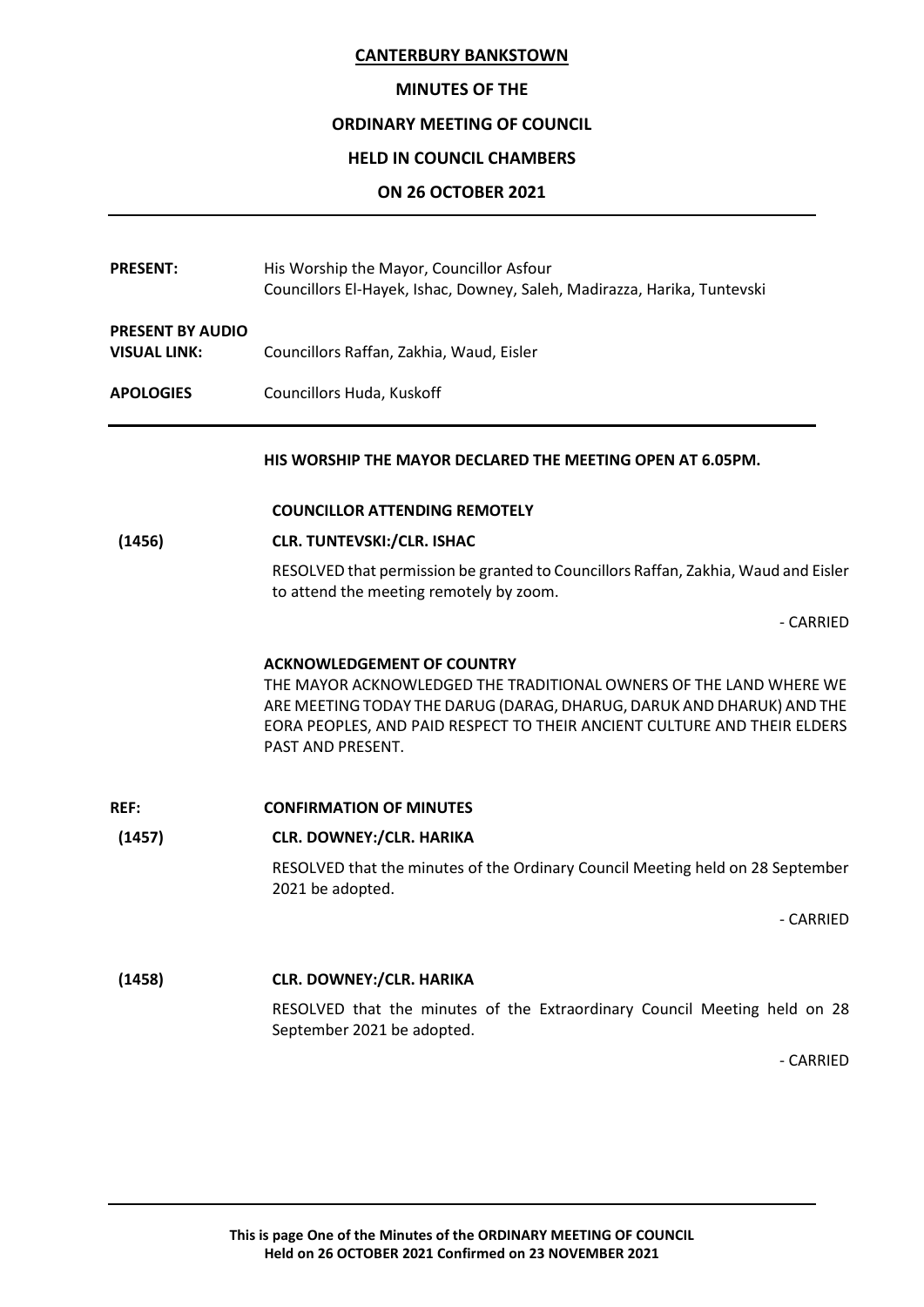#### **MINUTES OF THE**

#### **ORDINARY MEETING OF COUNCIL**

#### **HELD IN COUNCIL CHAMBERS**

#### **ON 26 OCTOBER 2021**

#### **SECTION 2: LEAVE OF ABSENCE**

#### **(1459) CLR. DOWNEY:/CLR. TUNTEVSKI**

RESOLVED that Leave of Absence be granted to Councillor Huda due to health reasons and Councillor Kuskoff due to personal reasons.

**CARRIED** 

# **SECTION 3: DECLARATIONS OF PECUNIARY INTEREST OR NON-PECUNIARY CONFLICT OF INTEREST**

In respect of Item 7.4 – 2021 COVID Relief Grants, Clr Saleh declared a significant, Non Pecuniary Conflict of Interest due to her working association with Riverwood Community Centre who are one of the recipients of a grant and also auspiced a number of other grant applications, and as such she will vacate the meeting taking no part in debate.

In respect of Item 7.4 – 2021 COVID Relief Grants, Clr El-Hayek declared a significant, Non Pecuniary Conflict of Interest due to his association with the Lighthouse Community Support Inc. who are one of the recipients of a grant and as such he will vacate the meeting taking no part in debate.

In respect of Item 7.4 – 2021 COVID Relief Grants, Clr Zakhia declared a significant, Non Pecuniary Conflict of Interest due to his association with the Zahle Association Incorporation who are one of the recipients of a grant and as such he will vacate the meeting taking no part in debate.

In respect of Item 7.4 – 2021 COVID Relief Grants, Councillor Harika declared a non-significant, Non Pecuniary Conflict of Interest due to her membership of the congregations of St Charbel's who are recipients of a grant. Councillor Harika advised that it will not affect her consideration of the item and she will remain in the Chamber.

In respect of Item 7.4 – 2021 COVID Relief Grants, Councillor Ishac declared a non-significant, Non Pecuniary Conflict of Interest due to his membership of the congregations of St Charbel's who are recipients of a grant. Councillor Ishac advised that it will not affect his consideration of the item and he will remain in the Chamber.

In respect of Item 7.4 – 2021 COVID Relief grants, the Mayor Asfour declared a non-significant, Non Pecuniary Conflict of Interest due to his role as Mayor where he is an Honorary Patron of one of the recipients of a grant. He is also a member of the congregations St Charbel's, St Johns and St Nicholas Antiochian Orthodox Churches who are also recipients of a grant. Mayor Asfour advised

**This is page Two of the Minutes of the ORDINARY MEETING OF COUNCIL Held on 26 OCTOBER 2021 Confirmed on 23 NOVEMBER 2021**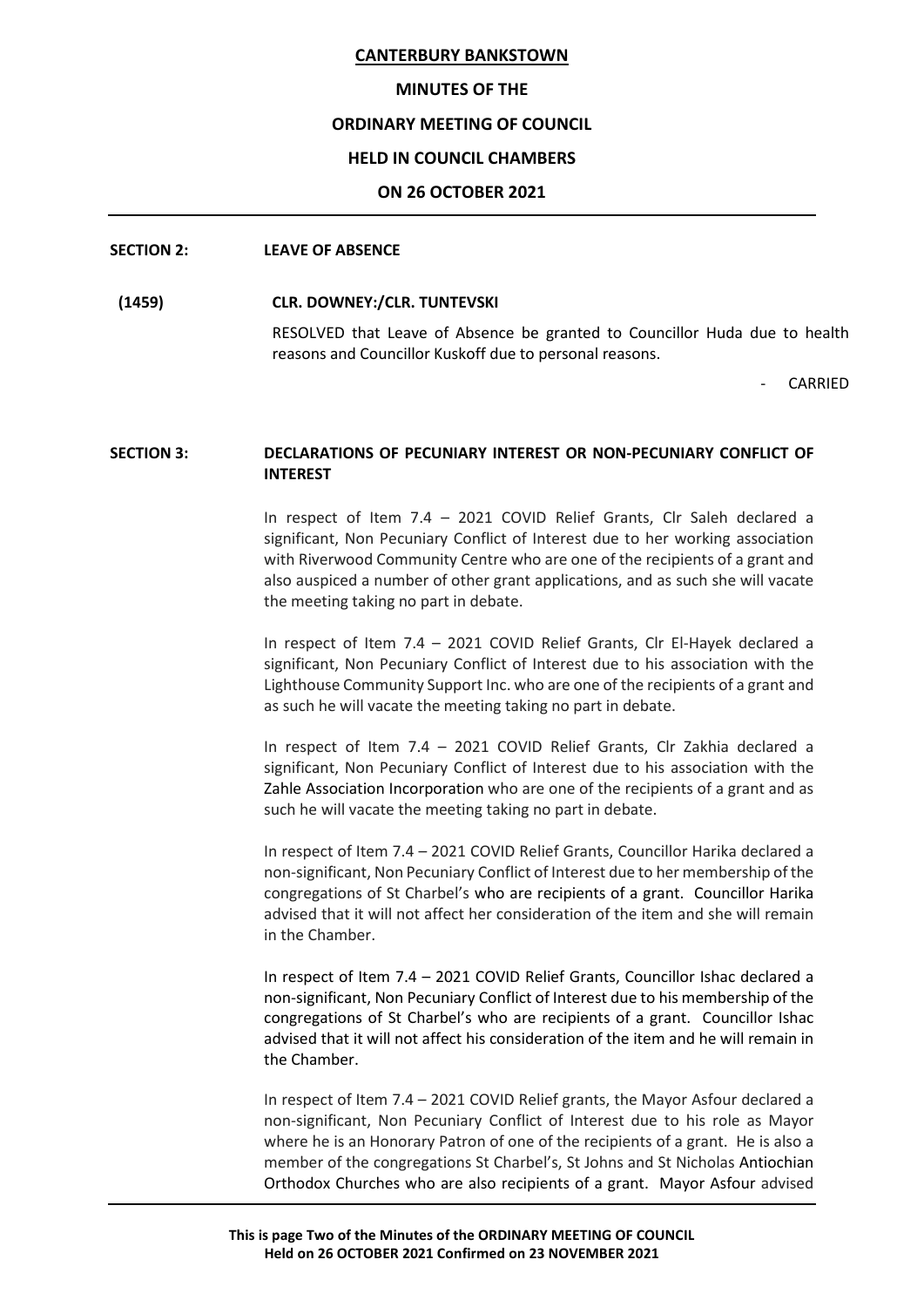#### **MINUTES OF THE**

#### **ORDINARY MEETING OF COUNCIL**

#### **HELD IN COUNCIL CHAMBERS**

#### **ON 26 OCTOBER 2021**

that it will not affect his consideration of the item and he will remain in the Chamber.

#### **SECTION 4: MAYORAL MINUTES**

**ITEM 4.1 BACK TO BUSINESS (1460) CLR. ASFOUR** RESOLVED that the Mayoral Minute be noted.

- CARRIED

**ITEM 4.2 COVID GRANT**

**(1461) CLR. ASFOUR**

RESOLVED that

- 1. The Mayoral Minute be noted.
- 2. The General Manger finalise the necessary administrative obligations required under the Grant agreement..

- CARRIED

**ITEM 4.3 LOCAL COMMUNITY BASED DONATIONS**

#### **(1462) CLR. ASFOUR**

RESOLVED that

- 1. Council support Padstow Community Care by way of \$250 donation to help with launching its Spring Exercise Challenge.
- 2. Council support the Zonta Club's request through sponsoring an award in their 2021-2022 Citizenship Award by way of a \$250 donation, and that any future requests for assistance be made through Council's Community Grants and Event Sponsorship Program.
- 3. Council support Muslim Care through a \$270 donation that can be used towards the cost to hire Lakemba Seniors Citizen Centre, and that any future requests for assistance be made through Council's Community Grants and Event Sponsorship Program.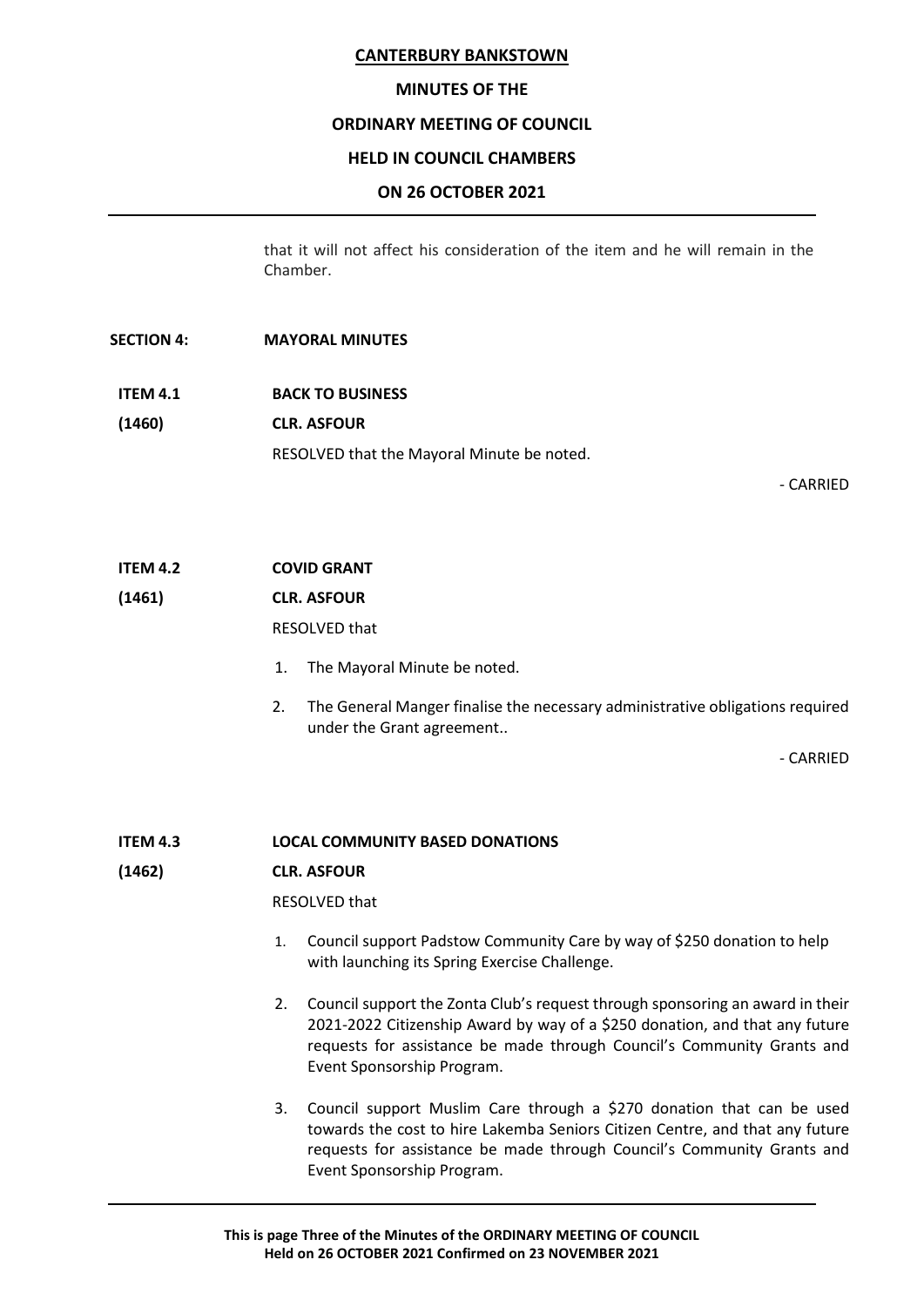# **MINUTES OF THE**

# **ORDINARY MEETING OF COUNCIL**

# **HELD IN COUNCIL CHAMBERS**

# **ON 26 OCTOBER 2021**

4. These funds be made available from the Community Grants and Event Sponsorship Program Budget.

- CARRIED

#### **SECTION 5: PLANNING MATTERS**

# **ITEM 5.1 PLANNING PROPOSAL - 34 ALLAN AVENUE, BELMORE AND BENDA STREET RESERVE, BELMORE**

**(1463) CLR. DOWNEY:/CLR. EISLER**

#### RESOLVED that

1. Council prepare and submit a Planning Proposal for the following properties to seek a Gateway Determination from the Department of Planning, Industry & Environment (the Department):

For the land at 34 Allan Avenue, Belmore:

- a) Amend the zoning of the land from Zone RE1 Public Recreation to Zone R3 Medium Density Residential;
- b) Permit a maximum Floor Space Ratio of 0.5:1;
- c) Permit a maximum of 8.5m Height of Building;
- d) Apply  $460m^2$  minimum Lot Size Area;
- e) Remove the subject site from the Land Reservation Acquisition Map.

For the land known as Benda Street Reserve:

- f) Amend the zoning of the land from Zone R3 Medium Density Residential to Zone RE1 Public Recreation;
- g) Remove a maximum Floor Space Ratio of 0.5:1;
- h) Remove a maximum of 8.5m Height of Building;
- i) Remove  $460m^2$  minimum Lot Size Area.
- 2. Council exhibit the Planning Proposal in accordance with the Gateway Determination issued by the Department.
- 3. Council seek delegation from the Department as the local plan making authority.
- 4. The General Manager be delegated authority to make relevant changes to the Planning Proposal as required by the Gateway Determination.
- 5. Council consider a further report post exhibition including outcomes of the consultation process.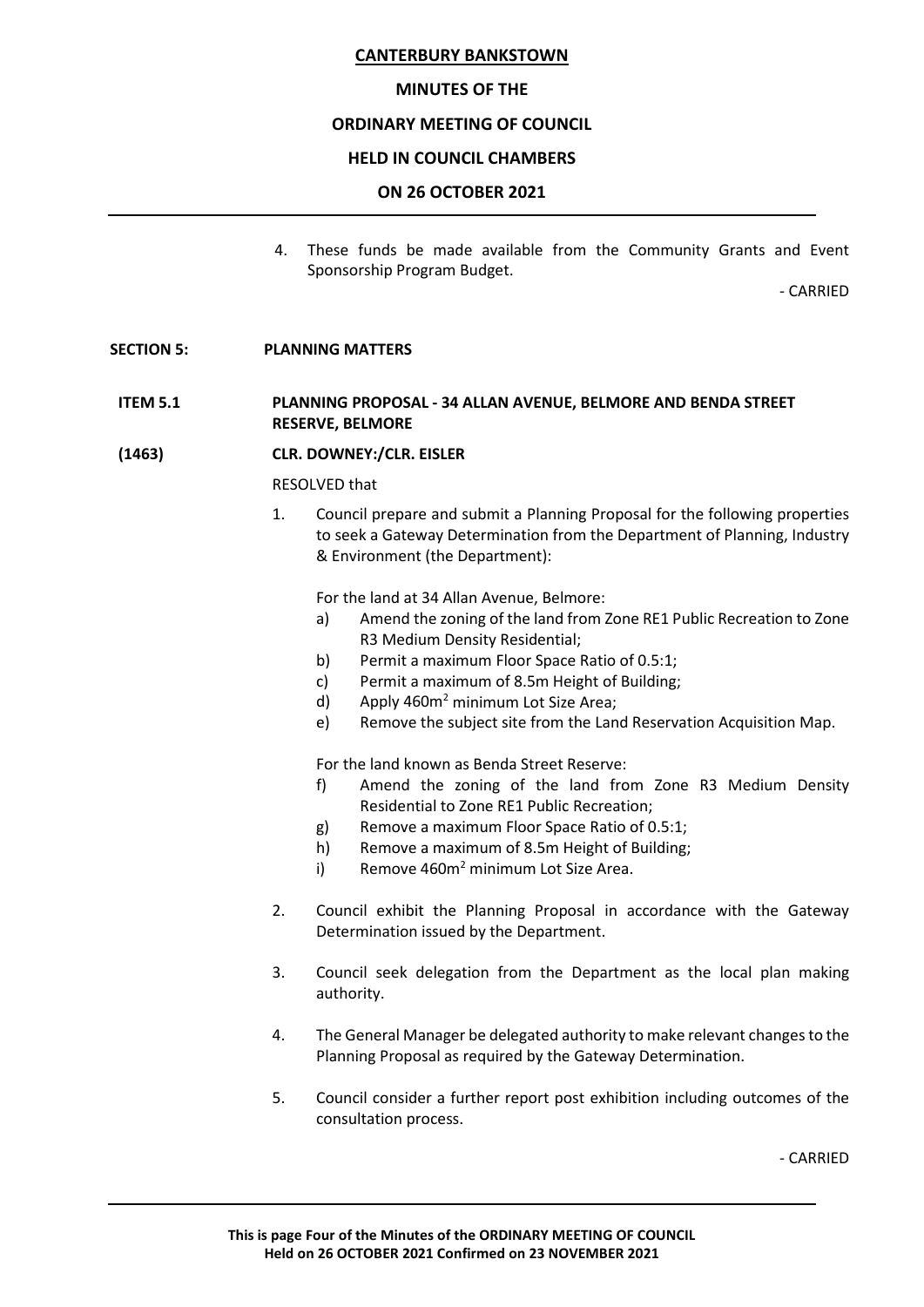#### **MINUTES OF THE**

# **ORDINARY MEETING OF COUNCIL**

# **HELD IN COUNCIL CHAMBERS**

# **ON 26 OCTOBER 2021**

| For: -            | Clrs Asfour, Downey, Eisler, El-Hayek, Harika, Ishac, Madirazza, Raffan, Saleh,<br>Tuntevski, Waud and Zakhia                                                                                                                                    |  |  |
|-------------------|--------------------------------------------------------------------------------------------------------------------------------------------------------------------------------------------------------------------------------------------------|--|--|
| <b>Against:-</b>  | Nil                                                                                                                                                                                                                                              |  |  |
| <b>ITEM 5.2</b>   | DRAFT AFFORDABLE HOUSING CONTRIBUTION SCHEME AND PLANNING<br><b>PROPOSAL</b>                                                                                                                                                                     |  |  |
| (1464)            | <b>CLR. DOWNEY:/CLR. EL-HAYEK</b>                                                                                                                                                                                                                |  |  |
|                   | RESOLVED that                                                                                                                                                                                                                                    |  |  |
|                   | 1.<br>Council prepare and submit the planning proposal, as provided in Attachment<br>A, to the Department of Planning, Industry and Environment to seek a<br>Gateway Determination.                                                              |  |  |
|                   | 2.<br>Council seek authority from the Department of Planning, Industry and<br>Environment to exercise the delegation in relation to the plan making<br>functions under section 3.36(2) of the Environmental Planning and<br>Assessment Act 1979. |  |  |
|                   | Subject to the issue of a Gateway Determination, Council exhibit the planning<br>3.<br>proposal and the Draft Affordable Housing Contribution Scheme<br>concurrently, and the matter be reported to Council following the exhibition.            |  |  |
|                   | - CARRIED                                                                                                                                                                                                                                        |  |  |
| For:-             | Clrs Asfour, Downey, Eisler, El-Hayek, Harika, Ishac, Madirazza, Raffan, Saleh,<br>Tuntevski, Waud and Zakhia                                                                                                                                    |  |  |
| <b>Against:-</b>  | Nil                                                                                                                                                                                                                                              |  |  |
| <b>SECTION 6:</b> | <b>POLICY MATTERS</b>                                                                                                                                                                                                                            |  |  |
|                   | Nil                                                                                                                                                                                                                                              |  |  |
|                   |                                                                                                                                                                                                                                                  |  |  |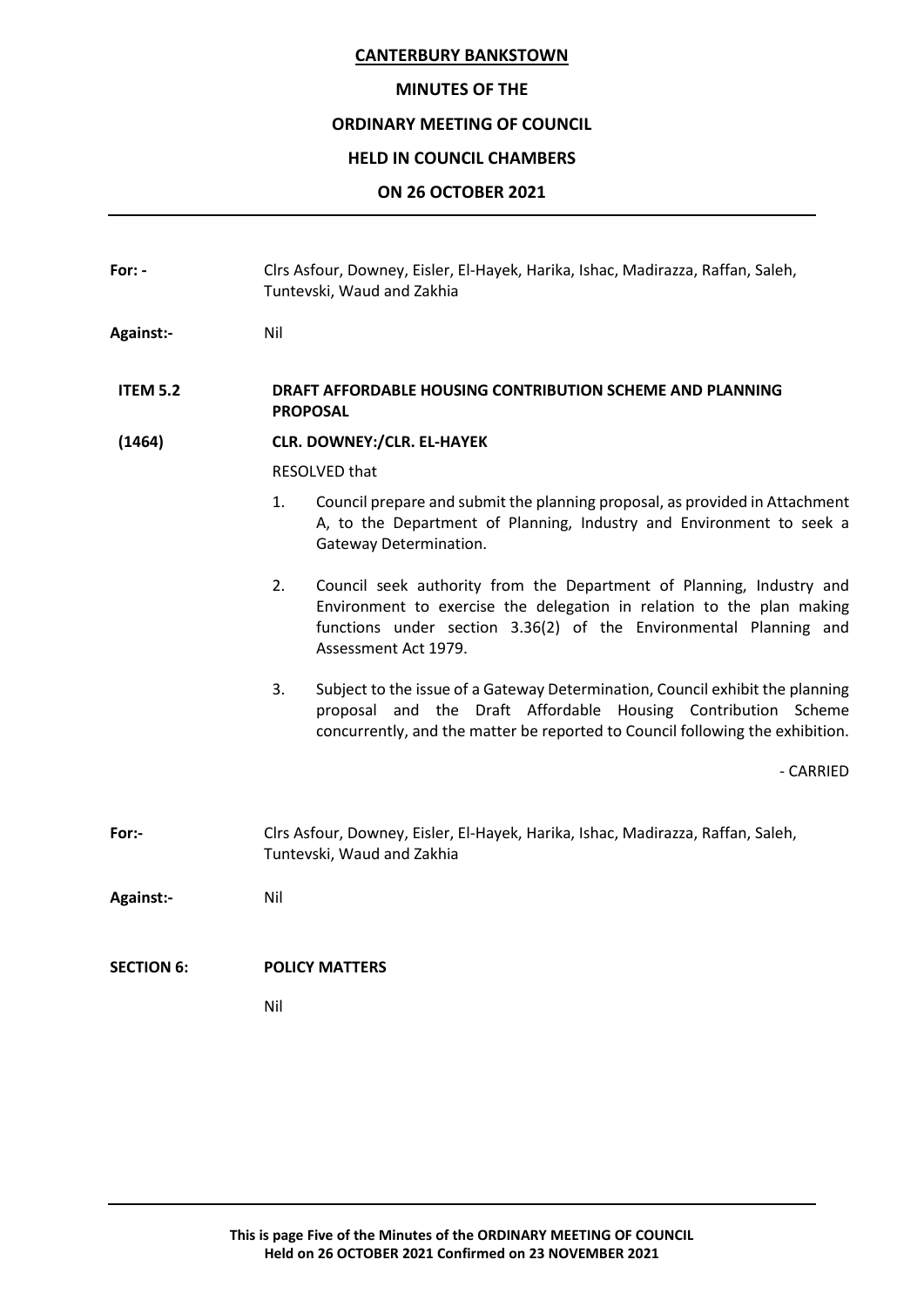# **MINUTES OF THE**

# **ORDINARY MEETING OF COUNCIL**

# **HELD IN COUNCIL CHAMBERS**

# **ON 26 OCTOBER 2021**

# **SECTION 7: GOVERNANCE AND ADMINISTRATION MATTERS**

# **(1465) CLR. TUNTEVSKI:/CLR. DOWNEY**

RESOLVED that in accordance with Council's Code of Meeting Practice, Council adopts all the recommendations of the Governance and Administration Reports with the exception of Item 7.4.

- CARRIED

# **ITEM 7.1 2021 LOCAL GOVERNMENT ELECTIONS - IMPORTANT DATES AND EVENTS**

# **(1466) CLR. TUNTEVSKI:/CLR. DOWNEY**

RESOLVED that

- 1. The information be noted.
- 2. Council authorise the outgoing Mayor to continue to fulfil Council's civic and ceremonial functions for the period between Election Day and the holding of the Mayoral Election, as outlined in the report.

- CARRIED

**ITEM 7.2 DISCLOSURE OF INTEREST RETURNS 2020-21**

#### **(1467) CLR. TUNTEVSKI:/CLR. DOWNEY**

RESOLVED that the tabling of the Disclosure of interest Returns for 2020-21 be noted.

- CARRIED

# **ITEM 7.3 PROPOSED FEE AND CHARGE FOR REGIONALLY SIGNIFICANT DEVELOPMENT APPLICATIONS (1468) CLR. TUNTEVSKI:/CLR. DOWNEY** RESOLVED that Council adopt the Fees and Charges outlined in the report.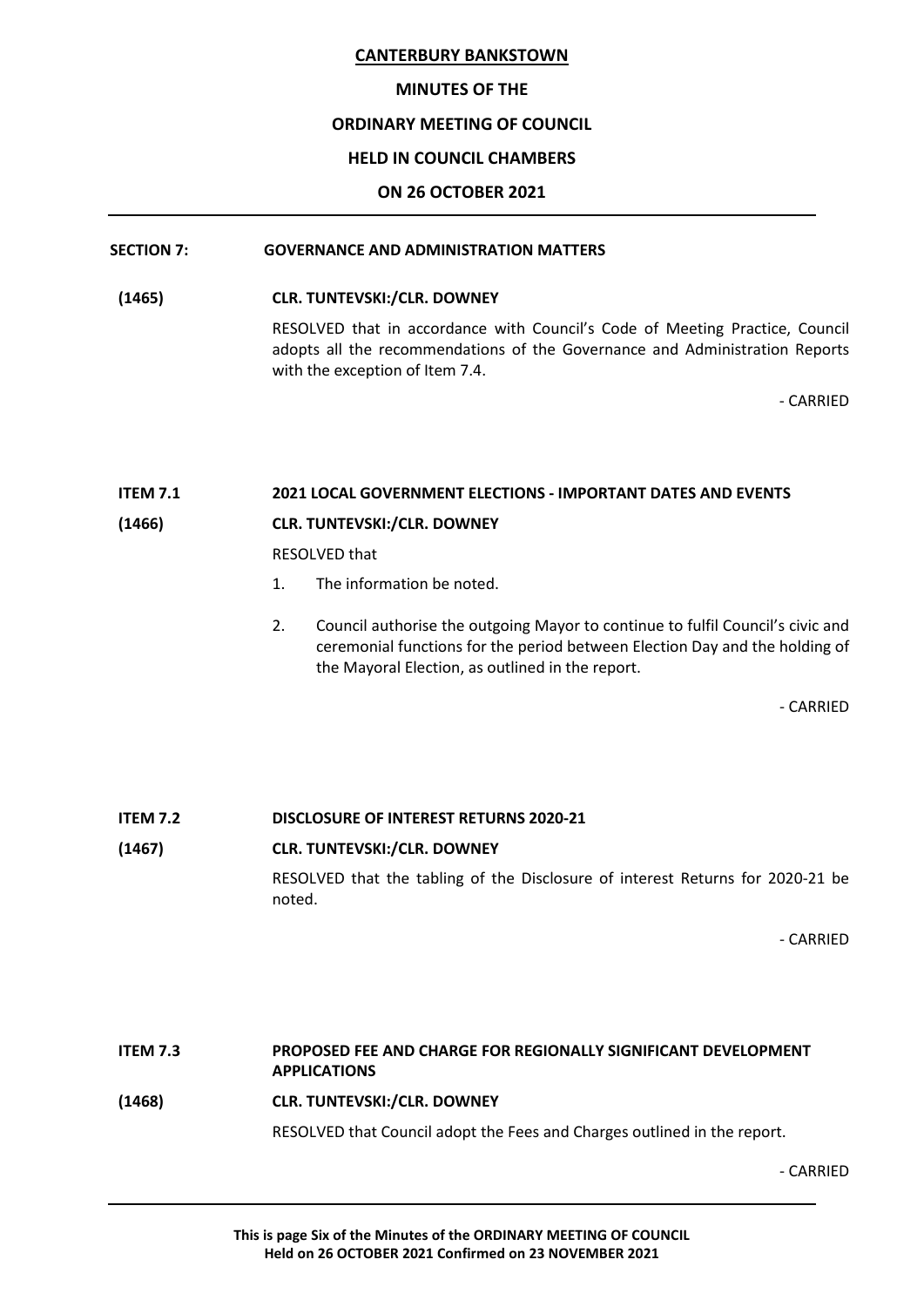#### **MINUTES OF THE**

# **ORDINARY MEETING OF COUNCIL**

# **HELD IN COUNCIL CHAMBERS**

#### **ON 26 OCTOBER 2021**

#### **ITEM 7.4 2021 COVID RELIEF GRANTS**

In respect of Item 7.4 – 2021 COVID Relief Grants, Clr Saleh declared a significant, Non Pecuniary Conflict of Interest due to her working association with Riverwood Community Centre who are one of the recipients of a grant and also auspiced a number of other grant applications, and as such she will vacate the meeting taking no part in debate.

In respect of Item 7.4 – 2021 COVID Relief Grants, Clr El-Hayek declared a significant, Non Pecuniary Conflict of Interest due to his association with the Lighthouse Community Support Inc. who are one of the recipients of a grant and as such he will vacate the meeting taking no part in debate.

In respect of Item 7.4 – 2021 COVID Relief Grants, Clr Zakhia declared a significant, Non Pecuniary Conflict of Interest due to his association with the Zahle Association Incorporation who are one of the recipients of a grant and as such he will vacate the meeting taking no part in debate.

In respect of Item 7.4 – 2021 COVID Relief Grants, Councillor Harika declared a nonsignificant, Non Pecuniary Conflict of Interest due to her membership of the congregations of St Charbel's Church who are recipients of a grant. Councillor Harika advised that it will not affect her consideration of the item and she will remain in the Chamber.

In respect of Item 7.4 – 2021 COVID Relief Grants, Councillor Ishac declared a nonsignificant, Non Pecuniary Conflict of Interest due to his membership of the congregations of St Charbel's who are recipients of a grant. Councillor Ishac advised that it will not affect his consideration of the item and he will remain in the Chamber.

In respect of Item 7.4 – 2021 COVID Relief grants, the Mayor Asfour declared a nonsignificant, Non Pecuniary Conflict of Interest due to his role as Mayor where he is an Honorary Patron of one of the recipients of a grant. He is also a member of the congregations St Charbel's, St Johns and St Nicholas Antiochian Orthodox Churches who are also recipients of a grant. Mayor Asfour advised that it will not affect his consideration of the item and he will remain in the Chamber.

CLRS EL-HAYEK, ZAKHIA AND SALEH TEMPORARILY VACATED THE MEETING AT 6.25PM AND RERTURNED AT 6.26PM.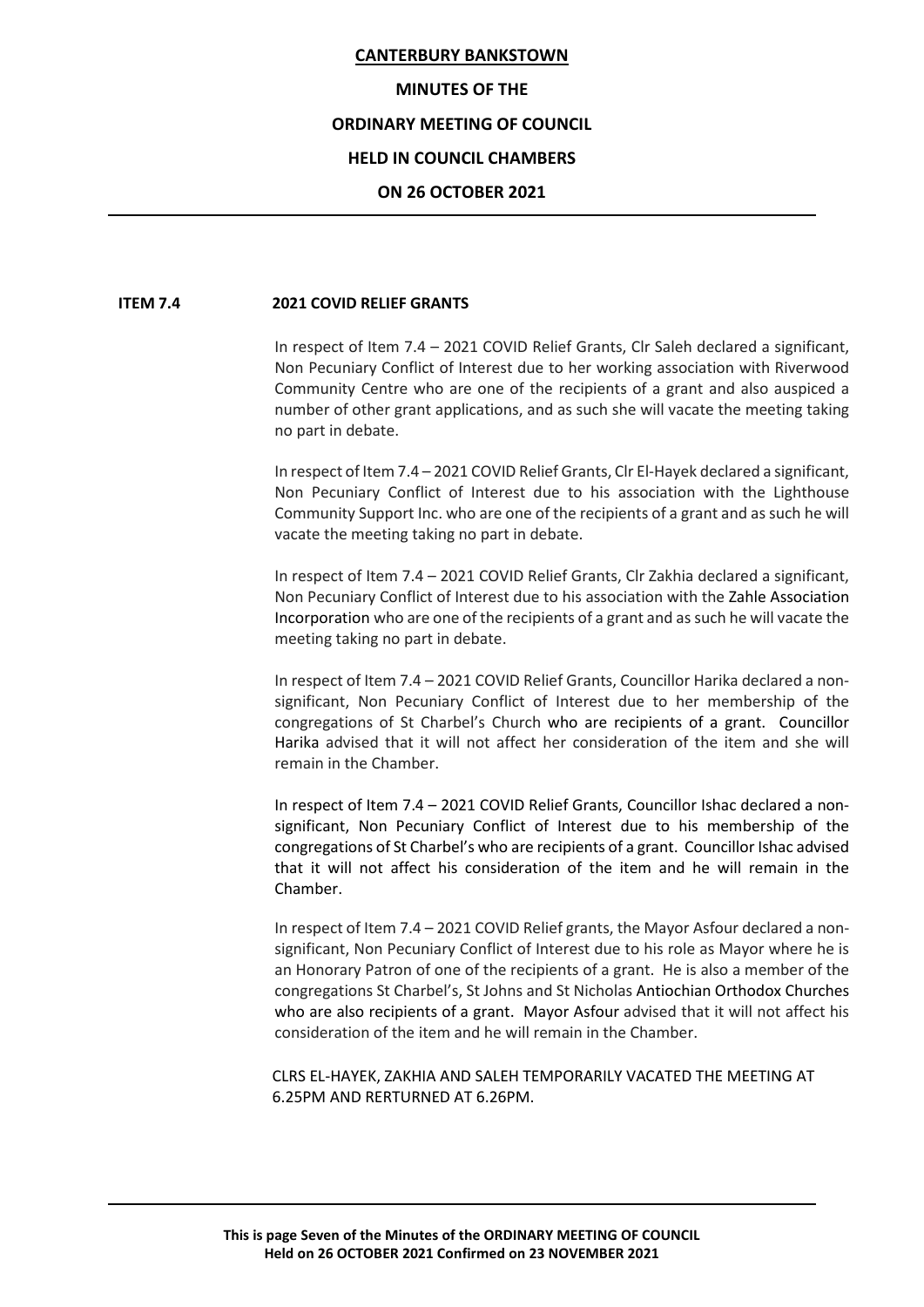#### **MINUTES OF THE**

#### **ORDINARY MEETING OF COUNCIL**

#### **HELD IN COUNCIL CHAMBERS**

#### **ON 26 OCTOBER 2021**

# **(1469) CLR. DOWNEY:/CLR. MADIRAZZA**

RESOLVED that Council approve the distribution of the 2021 COVID Relief Grants Program as outlined in Attachment A.

- CARRIED

# **ITEM 7.5 EMERGENCY FINANCIAL SUPPORT - COVID-19 (1470) CLR. TUNTEVSKI:/CLR. DOWNEY** RESOLVED that Council adopt the financial support package.

- CARRIED

# **ITEM 7.6 THE FESTIVAL OF PLACE - OPEN STREETS PARTNERSHIP FUNDING**

#### **(1471) CLR. TUNTEVSKI:/CLR. DOWNEY**

RESOLVED that Council endorse Campsie as the nominated centre for The Festival of Place – Open Streets partnership funding for the reasons outlined in this report and that an application be submitted.

- CARRIED

# **ITEM 7.7 CASH AND INVESTMENT REPORT AS AT 30 SEPTEMBER 2021**

#### **(1472) CLR. TUNTEVSKI:/CLR. DOWNEY**

RESOLVED that

- 1. The Cash and Investment Report as at 30 September 2021 be received and noted.
- 2. The Certification by the Responsible Accounting Officer incorporated in this report, be adopted.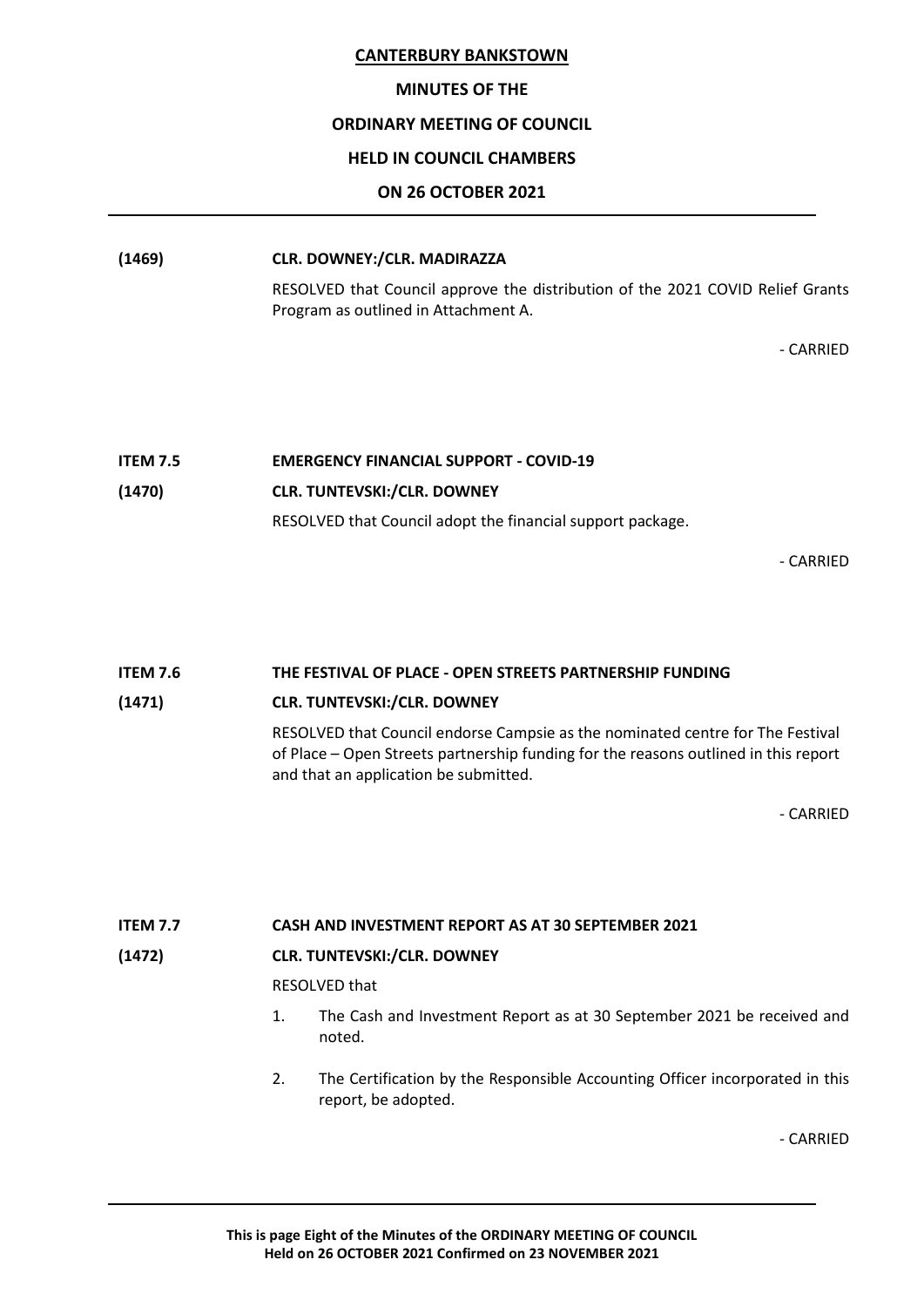#### **MINUTES OF THE**

# **ORDINARY MEETING OF COUNCIL**

# **HELD IN COUNCIL CHAMBERS**

# **ON 26 OCTOBER 2021**

# **ITEM 7.8 UNAUDITED 2020/21 ANNUAL FINANCIAL REPORT**

#### **(1473) CLR. TUNTEVSKI:/CLR. DOWNEY**

RESOLVED that

- 1. Council resolves that the attached 2020/21 Unaudited Annual Financial Reports, for the financial year ended 30 June 2021 have been prepared in accordance with the relevant sections and parts of the Local Government Act and Regulations and are submitted to Council for its consideration.
- 2. The Mayor, Deputy Mayor, General Manager and Responsible Accounting Officer duly sign the Statement of Council's Unaudited Annual Financial Reports on behalf of the Council.
- 3. Subject to Items 1 and 2, the Statement and the 2020/21 Unaudited Annual Financial Report be referred to Council's Auditor in finalising the year-end audit process.
- 4. The General Manager be authorised to set the date for the public meeting and give notice in accordance with the Local Government Act 1993.

- CARRIED

# **SECTION 8: SERVICE AND OPERATIONAL MATTERS**

# **ITEM 8.1 SPORTS FACILITIES STRATEGIC PLAN**

# **(1474) CLR. HARIKA:/CLR. EISLER**

RESOLVED that

- 1. Council endorse the draft Sports Facilities Strategic Plan for public exhibition.
- 2. A further report be submitted to Council at the conclusion of the public exhibition period to consider any submissions received.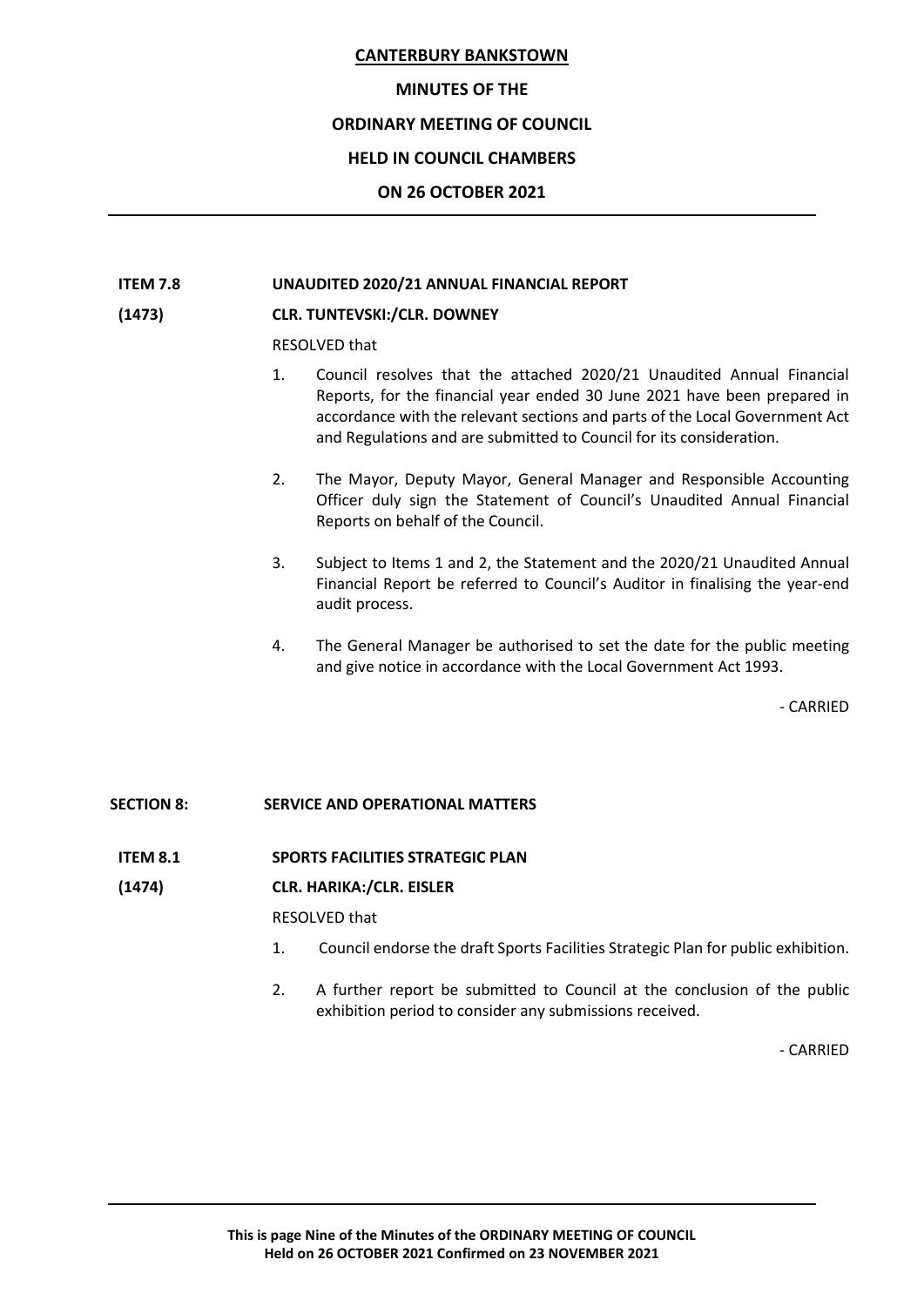#### **MINUTES OF THE**

#### **ORDINARY MEETING OF COUNCIL**

# **HELD IN COUNCIL CHAMBERS**

# **ON 26 OCTOBER 2021**

## **ITEM 8.2 MIRAMBEENA REGIONAL RESERVE PLAN OF MANAGEMENT**

#### **(1475) CLR. TUNTEVSKI:/CLR. DOWNEY**

RESOLVED that

- 1. Council adopt the Mirambeena Regional Reserve Plan of Management.
- 2. Council update the Generic Plan of Management for Community Land and Crown Land with amendment notice revoking its application to Lansdowne Reserve and Amaroo Reserves.

- CARRIED

#### **SECTION 9: COMMITTEE REPORTS**

#### **ITEM 9.1 MINUTES OF THE TRAFFIC COMMITTEE MEETING HELD ON 12 OCTOBER 2021**

#### **(1476) CLR. HARIKA:/CLR. DOWNEY**

RESOLVED that the recommendations contained in the minutes of the Canterbury Bankstown Council Traffic Committee meeting held on 12 October 2021, be adopted.

- CARRIED

**ITEM 9.2 MINUTES OF THE AUDIT RISK AND IMPROVEMENT COMMITTEE MEETING HELD 13 OCTOBER 2021**

**(1477) CLR. ISHAC:/CLR. HARIKA**

RESOLVED that

- 1. The recommendations contained within the minutes of the Audit Risk and Improvement Committee meeting held on 13 October 2021, be adopted; and
- 2. The 4-Year (2021 2025) Strategic Internal Audit Plan be adopted.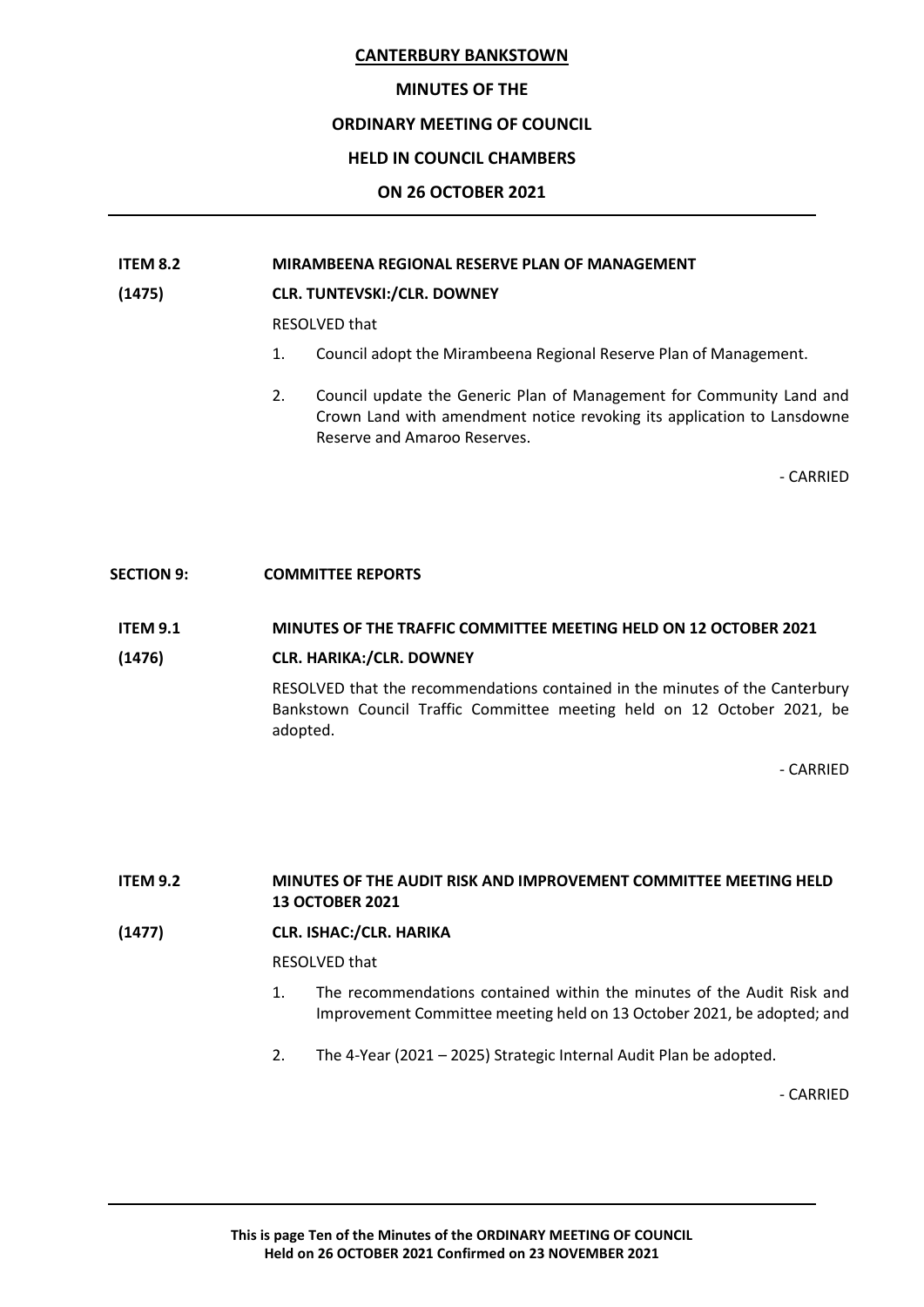#### **MINUTES OF THE**

# **ORDINARY MEETING OF COUNCIL**

# **HELD IN COUNCIL CHAMBERS**

# **ON 26 OCTOBER 2021**

# **SECTION 10: NOTICE OF MOTIONS & QUESTIONS WITH NOTICE**

**(1478) CLR. TUNTEVSKI:/CLR. EL-HAYEK**

RESOLVED that in accordance with Council's Code of Meeting Practice, Council adopts all the recommendations of the Notice of Motions and Questions with Notice with the exception of Item 10.2, 10.3, 10.4, 10.8 and 10.9.

- CARRIED

| <b>ITEM 10.1</b> | <b>NOTICE OF MOTIONS</b>                |
|------------------|-----------------------------------------|
| (1479)           | <b>CLR. TUNTEVSKI:/CLR. EL-HAYEK</b>    |
|                  | RESOLVED that the information be noted. |

- CARRIED

#### **ITEM 10.2 CARINYA ROAD PLAYGROUND**

# **(1480) CLR. DOWNEY:/CLR. TUNTEVSKI**

RESOLVED that Council investigate and implement appropriate protection measures at the playground located at Carinya Road, Picnic Point Reserve to maintain the safety of children.

- CARRIED

#### **ITEM 10.3 FOOTPATH FUNDING**

# **(1481) CLR. DOWNEY:/CLR. TUNTEVSKI**

RESOLVED that Council seek the financial support of the NSW State Government so that Council can provide safer access throughout our suburbs by the provision of a more extensive formalised footpath network.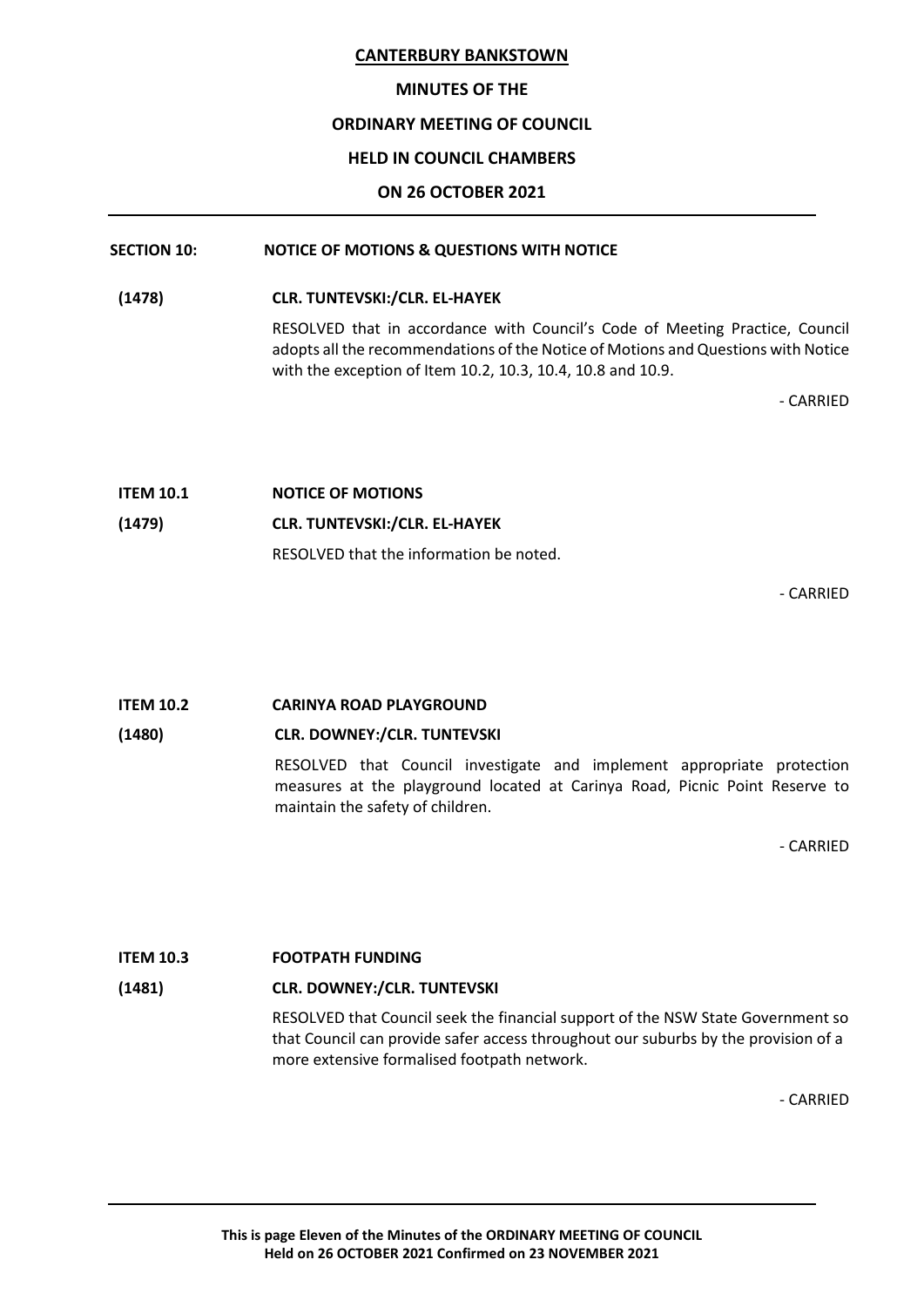#### **MINUTES OF THE**

#### **ORDINARY MEETING OF COUNCIL**

### **HELD IN COUNCIL CHAMBERS**

# **ON 26 OCTOBER 2021**

# **ITEM 10.4 PEDESTRIAN OVERPASS MILPERRA**

#### **(1482) CLR. DOWNEY:/CLR. TUNTEVSKI**

RESOLVED that Council advocate to the NSW Government to provide a pedestrian and cycle overpass as an integral part of any upgrades proposed to the Henry Lawson Drive Milperra.

- CARRIED

#### **ITEM 10.5 LITTER PREVENTION**

#### **(1483) CLR. TUNTEVSKI:/CLR. EL-HAYEK**

RESOLVED that Council

- 1. In principle endorse the Cooks River Litter Strategy and its target and principles.
- 2. Identify possible actions to support this strategy as part of Council's own Clean City Strategic Plan currently being developed.

- CARRIED

# **ITEM 10.6 INFORMATION ON METRO**

#### **(1484) CLR. TUNTEVSKI:/CLR. EL-HAYEK**

RESOLVED that Council call on the State Government to pay for and commission local artists to improve the facades of the substation and service building monstrosities being constructed as part of the Sydney Metro. This is to be done in collaboration with the Bankstown Arts Centre.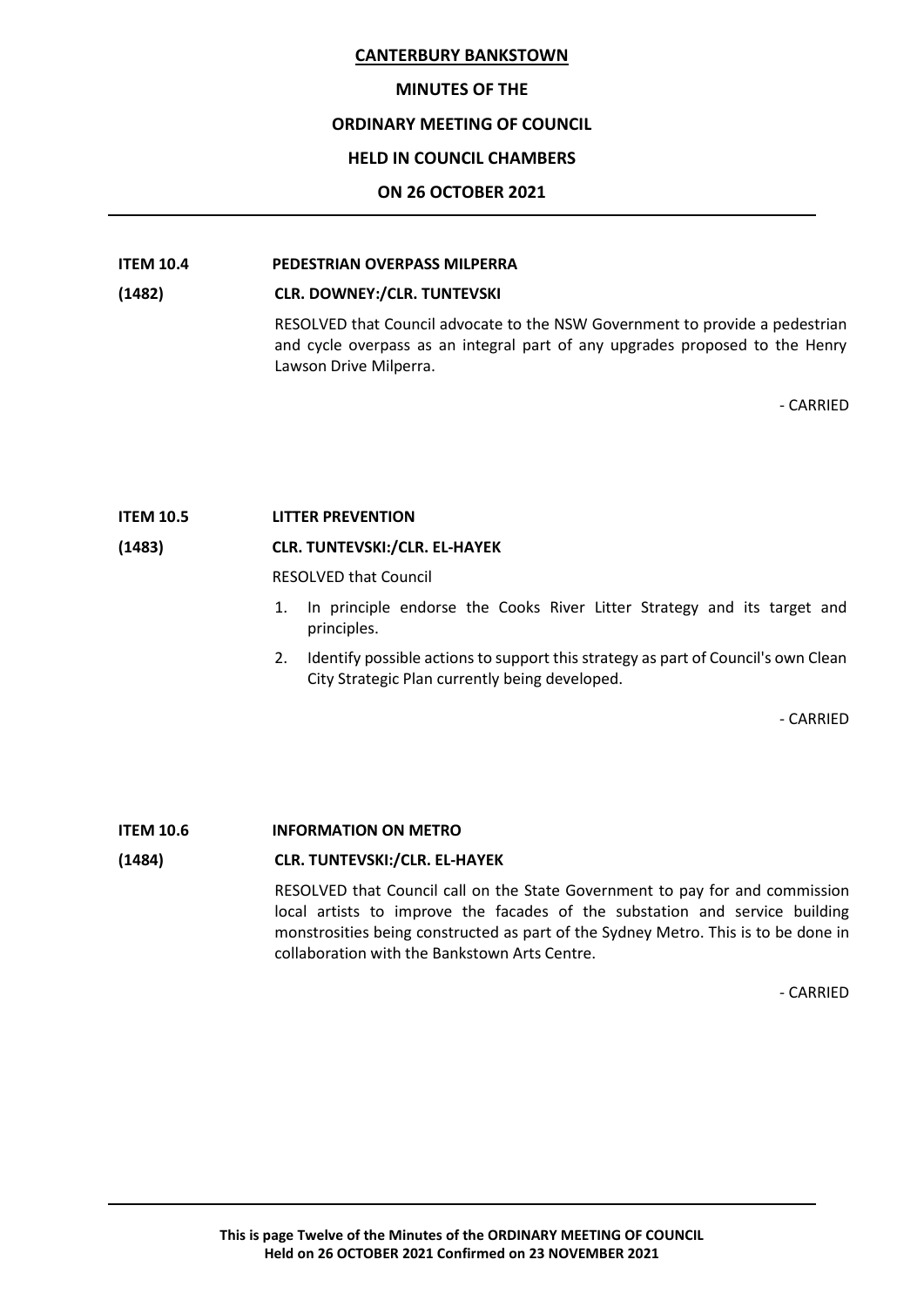#### **MINUTES OF THE**

#### **ORDINARY MEETING OF COUNCIL**

#### **HELD IN COUNCIL CHAMBERS**

#### **ON 26 OCTOBER 2021**

# **ITEM 10.7 TREE MANAGEMENT**

#### **(1485) CLR. TUNTEVSKI:/CLR. EL-HAYEK**

RESOLVED that Council, as part of the development of the Urban Forest Strategy, consider and incorporate educating the community on the importance of and benefit made by urban trees to the natural and built environment, to community resilience and to individual wellbeing.

- CARRIED

#### **ITEM 10.8 COOL OUR SUBURBS WITH REFLECTIVE ROOFING**

# **(1486) CLR. EISLER:/CLR. MADIRAZZA**

RESOLVED that Council:

- 1. Examine opportunities as part of the future DCP review to include controls on external finishes and roofing material to minimise heat retention in new developments.
- 2. Develop information and education resources for the community on the environmental benefits of choosing more reflective external finishing and roofing materials to reduce heat absorption, these may include solar panels.
- 3. Identify Council owned buildings that could be painted to become light coloured or heat reflective roofs.
- 4. Council prepare and submit a motion on this matter to the LGNSW Annual Conference to be held in February 2022.

- CARRIED

CLR TUNTEVSKI TEMPORARILY VACATED THE CHAMBER AT 6.41PM AND RETURNED AT 6.43PM

CLR HARIKA TEMPORARILY VACATED THE CHAMBER AT 6.44PM

- **ITEM 10.9 PROTECTING KOALAS**
- **(1487) CLR. EISLER:/CLR. DOWNEY**

RESOLVED that Council: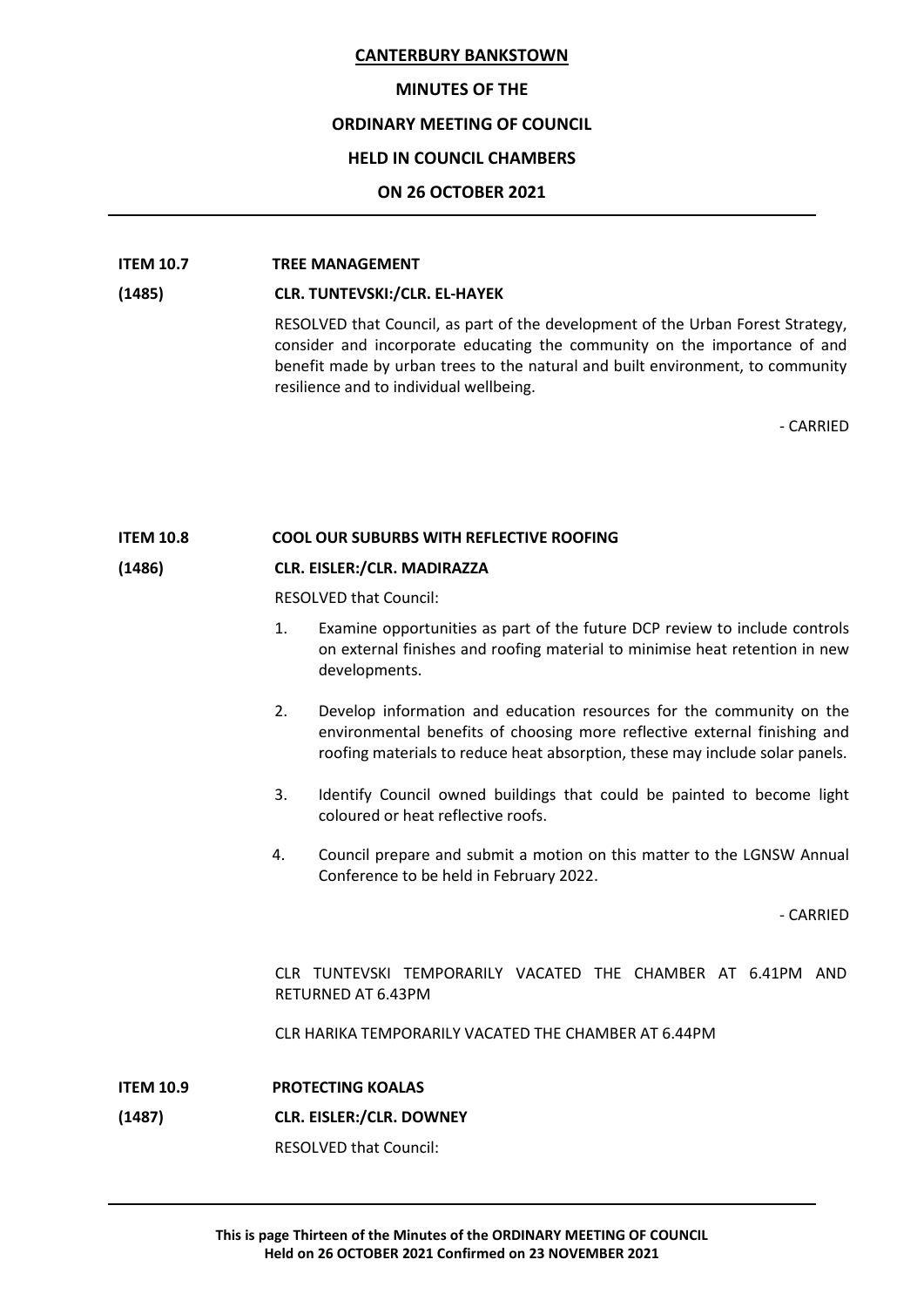#### **MINUTES OF THE**

#### **ORDINARY MEETING OF COUNCIL**

#### **HELD IN COUNCIL CHAMBERS**

#### **ON 26 OCTOBER 2021**

- 1. Notes that since 1990, NSW koala populations have declined by between 20% and 50%, to be in the range of 15,000 to 25,000 remaining. Local extinctions have already occurred and the species is projected to become extinct in the wild in NSW within 30 years. Urgent action is needed to ensure future generations can see these iconic species in the wild.
- 2. Writes to the Premier, Minister for Planning & Public Spaces, Minister for Energy and Environment, and Minister for Agriculture urging them to:
	- a. Maintain council dual consent provisions for Private Native Forestry in Local Environmental Plans, to account for the variability within regions, zoning objectives, site survey needs, traffic and infrastructure limitations, and consultation with adjoining land holders;
	- b. Maintain council's ability to regulate environmental zones to protect, manage and restore lands of high ecological, scientific, cultural or aesthetic values, particularly for the protection of core koala habitat;
	- c. Provide planning certainty, resources and support for identifying core koala habitat and the development of Koala Plans of Management; and
	- d. Allow for departures from the Koala Habitat Protection Guideline based on existing surveys, local circumstances or emerging technology where this is agreed to by the Department.

- CARRIED

CLR HARIKA RETURNED TO THE CHAMBER AT 6.46PM

#### **ITEM 10.10 FRONT-LINE WORKERS OF OUR CITY**

#### **(1488) CLR. TUNTEVSKI:/CLR. EL-HAYEK**

RESOLVED that Council install temporary banners to thank the hard working frontline workers of our City that have got us through this lockdown.

- CARRIED

#### **SECTION 11: CONFIDENTIAL SESSION**

PRIOR TO CONSIDERING THE REPORT IN CONFIDENTIAL SESSION COUNCILLORS EISLER, ZAKIA, RAFFAN AND WAUD WHO WERE ALL ATTENDING THE MEETING BY AUDIO VISUAL LINK DECLARED THERE WERE NO PERSONS WITHIN SIGHT OR HEARING OF THEM.